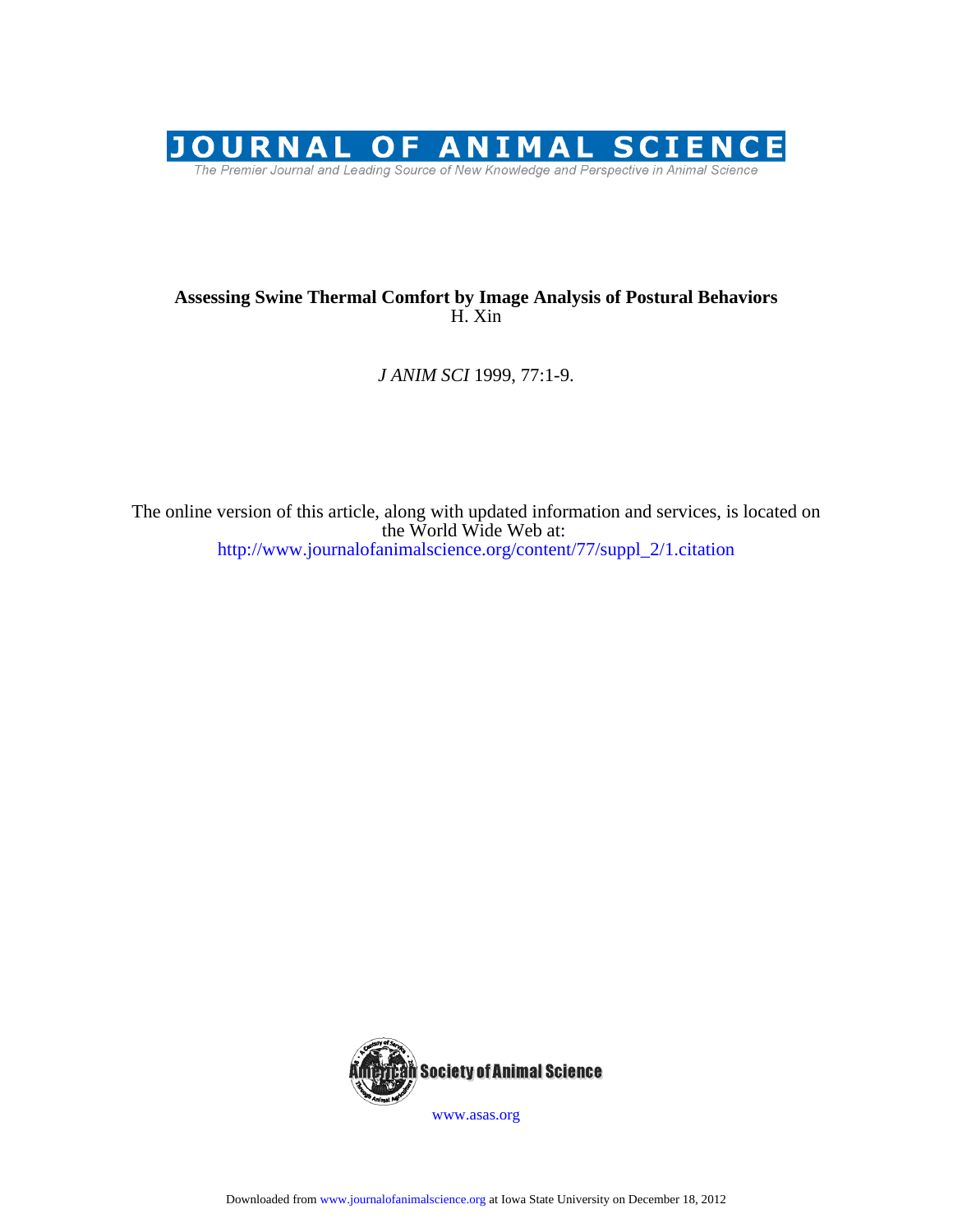## **Environment and Behavior 1: Recent Advances in Assessment and Management of Heat Stress in Domestic Animals**

# **Assessing Swine Thermal Comfort by Image Analysis of Postural Behaviors'**

# **H. Xin**

Department of Agricultural and Biosystems Engineering, Iowa State University, Ames 50011-3080

ABSTRACT: Postural behavior is an *integral*  response of animals to complex environmental factors. Huddling, nearly contacting one another on the side, and spreading are common postural behaviors of group-housed animals undergoing cold, comfortable, and warm/hot sensations, respectively. These postural patterns have been routinely used by animal caretakers to assess thermal comfort of the animals and to make according adjustment on the environmental settings or management schemes. This manual adjustment approach, however, has the inherent limitations of daily discontinuity and inconsistency between caretakers in interpretation of the animal comfort behavior. The goal of this project was to explore a novel, automated image analysis system that would assess the thermal comfort of swine and make proper environmental adjustments to enhance animal wellbeing and production efficiency. This paper describes the progress and on-going work toward the achievement of our proposed goal. The feasibility of classifying the thermal comfort state of young pigs by neural network (NN) analysis of their postural images was first examined. It included exploration of using certain feature selections of the postural behavioral images as the input to a three-layer NN that was trained to classify the corresponding thermal comfort state as being cold, comfortable, or warm. The image feature selections, a critical step for the classification, examined in this study included Fourier coefficient (FC), moment (M), perimeter and area **(P&A),** and combination of M and P&A of the processed binary postural images. The result was positive, with the combination of M and **P&A** as the input feature to the NN yielding the highest correct classification rate. Subsequent work included the development of hardware and computational algorithms that enable automatic image segmentation, motion detection, and the selection of the behavioral images suitable for use in the classification. Work is in progress to quantify the relationships of postural behavior and physiological responses of pigs using thermographs. The results are expected to facilitate *objective* training of **NN,** hence improving the accuracy of the postural image-based assessment of the thermal comfort state. Work is also in progress to implement the analysis and assessment algorithms into computer codes for *real-time* application.

Key Words: Behavior, Image Processing, Neural Networks, Animal Welfare

02999 *American Society of Animal Science and American Dairy Science Association. All rights reserved.* 

#### **Introduction**

The attempt to assess and maintain the thermal comfort of pigs (and other agricultural animals) has been based on measurement and modification of the housing air temperature. However, it is commonly recognized that pig well-being and performance are affected not only by air temperature, but also by other important factors, such as air drafts, radiation, floor condition, humidity, group size, nutrition plane, and

<sup>&#</sup>x27;This is Journal Paper No. **5-18358 of** the Iowa Agric. and Home Econ. Exp. Sta., Iowa St. Univ. Project No. **3355.** Mention **of** vendor or product names is for presentation clarity and does not imply endorsement by the author or Iowa State University nor exclusion of other suitable products. I wish to express my gratitude to the following sponsors of this project for their financial support: Iowa State University Special Research Initiation Program, Iowa Pork Producers Association, National Pork Producers Council, and Center **for** Advanced Technology Development. The contributions by my graduate students J. Shao, J. Hu, **W.** Ye, and B. Shao are also appreciated.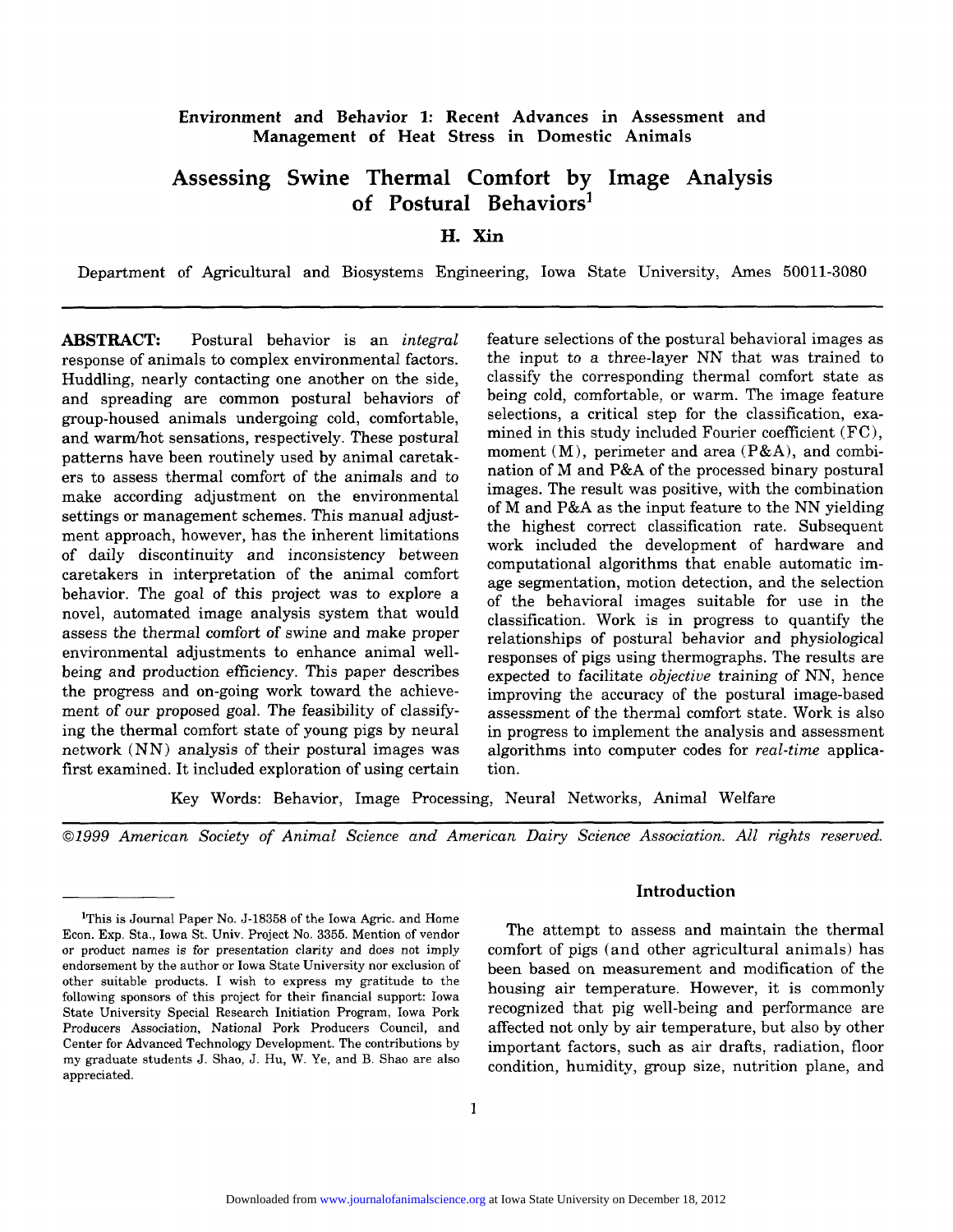health state (Bruce and Clark, **1979;** Boon, **1981;**  Geers et al., **1986).** Yet it is impractical to employ individual sensors to monitor and integrate the effects of the complex thermal, nutritional, and health variables. The inherent lack of compatibility between the air temperature-based assessment and the real thermal needs of the pigs can lead to suboptimal animal well-being and performance even when the air temperature is maintained at the seemingly desired levels. It is this pitfall that prompted the efforts described in this article.

## **Behavioral Assessment of an Animal's Environment and Comfort**

The best way to assess and maintain the optimal environment and thus well-being of the animals is to watch their behavior, a practice that many dedicated animal caretakers follow. This is because animal behavior is an integral response to all thermal, nutritional, and health factors. Pigs, like other farm animals, display the posture of huddling when cold, spreading when hot, and nearly touching one another on the side when comfortable (Mount, **1968).**  Although watching pigs' behavior is the most effective way to determine and ensure their comfort, caretakers cannot watch the animals and make control adjustments 24 h/d, 7 d/wk. The judgment of animals' thermal comfort level for a given postural behavior may also differ from one caretaker to another. This is the rationale and significance of the present study, which explores a novel, automated assessment and control approach that uses postural behavior of pigs as the integrated biological sensor.

About a decade ago, DeShazer and Randall ( **1988)**  predicted that the use of computer vision for improved animal welfare and care would be significant for future electronic livestock management. However, meager information or effort has since been documented on the subject. Belgian scientists Geers et al. **(1991)** tried this approach with growing pigs. The researchers classified the behaviors of pigs into huddling or spreading according to the occupation percentage of the pig pixels inside different preset windows in a digitized pen image. By comparing the actual occupation percentages with the reference values, decisions could be made to either increase or decrease the environmental temperature set point. However, the method required the existence of a specially designed temperature gradient in the pigpen. The floor occupation percentage by the pigs also depended on age or size of the animals. These

limitations present obstacles to real-time application of this potentially superior technique and thus should be overcome.

The neural network ( **NN)** has been increasingly used by scientists and engineers to identify data patterns and their relationships. The **NN** is a mathematical computational method to model nerve operating systems. It consists of a set of interconnected nodes analogous to neurons in the brain (Figure **1)**  and functions similarly to human beings in that it learns from experience. This implies that training and learning rules are necessary in the creation and operation of a **NN.** The training and learning rules enable a network to "gain knowledge" from the available data and then apply that knowledge to recognize new and unknown data patterns. In general, a **NN** constitutes input-layer, hidden-layer, and output-layer nodes. Between the input and hidden layers and between the hidden and output layers, nodes are fully connected by weights (Figure 1). The weights can be computed in many ways for different training and learning purposes. The number of nodes in each layer and the number of hidden layers determine the complexity of a **NN.** As an artificial intelligence classifier, **NN** presumably has the potential to classify the postural behavior of pigs corresponding to their thermal comfort state.

The objective of our research effort was first to test whether the thermal comfort state of pigs subjected to different thermal environments could be classified by **NN** using certain features of the processed postural images as the input, and, if proven feasible, to proceed with the development of an automated, behaviorbased assessment and control method to enhance animal well-being and production efficiency. The new method would contain the essential components and steps as shown in Figure **2.** 

#### **Feasibility Study**

The feasibility study was conducted to test the hypothesis that the postural behaviors of grouphoused pigs subjected to different environmental conditions could be reasonably classified by a **NN** with properly chosen feature representation of the spatial distribution of the pigs. The following sections describe the experimental procedures and results.

#### *Experimental Pigs and Housing Environment*

Early-weaned pigs at an initial age of 2 wk were used in this study. Cold, comfortable, and warm

**J.** him. Sci. **Vol. 77, Suppl. 2/J. Dairy** Sci. **Vol. 82, Suppl. 2/1999**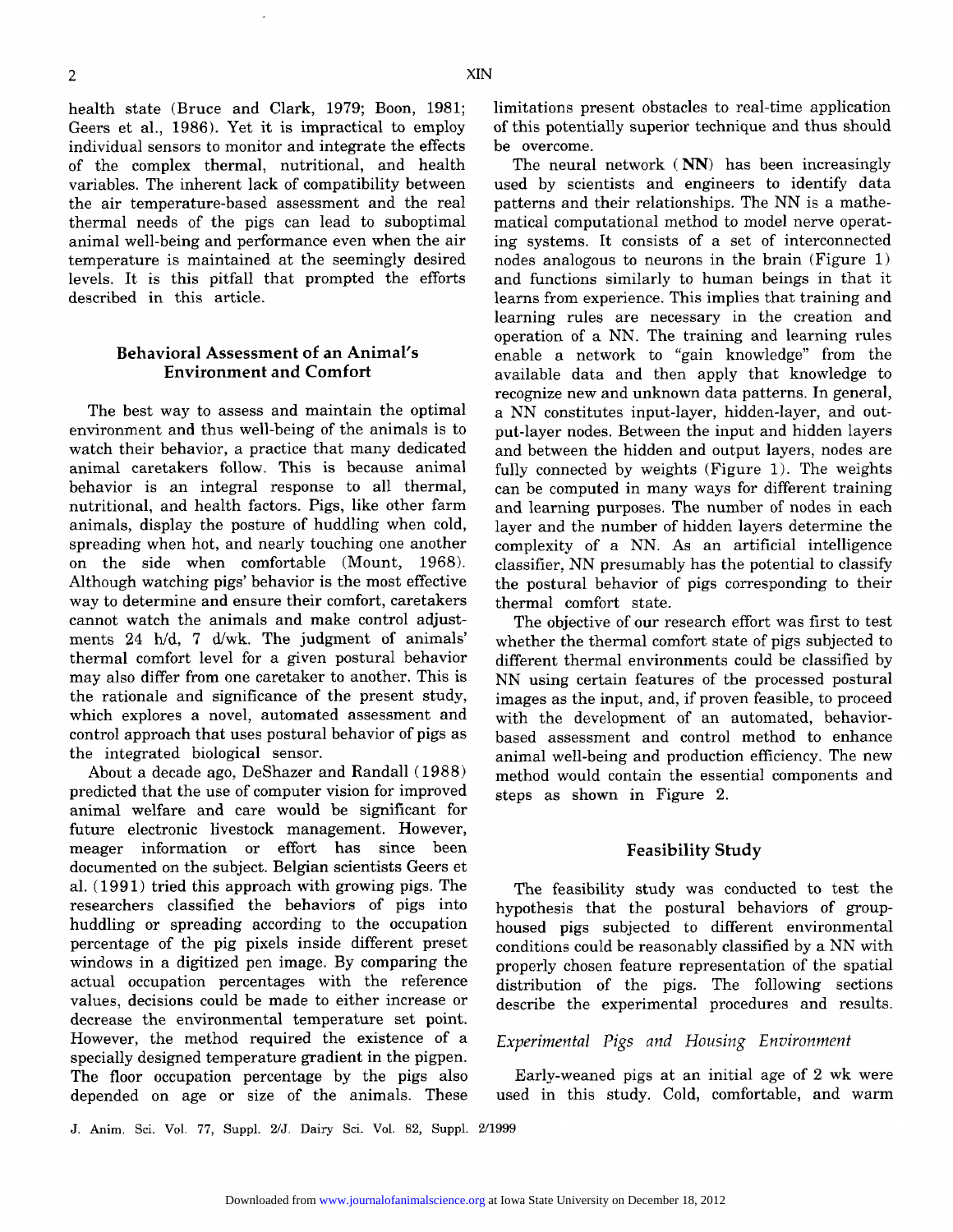

Figure 1. Schematic representation of a three-layer neural network (NN).

behaviors of the experimental pigs were induced by subjecting them in 10-pig groups to the respective thermal conditions inside four indirect calorimeter chambers  $(1.52 \times 1.83$ -m floor dimension). The air temperature inside the chambers was maintained at 24.4, 26.7, 28.9, and  $31.1^{\circ}$ C, respectively, for the first week and was reduced by  $1.1^{\circ}$ C each following week. The concomitant relative humidity was 40 to *55%.*  Plastic-coated wire mesh floor (TenderNova, Farm-Tek, Dyersville, IA) over a shallow pull-plug manure pit was used. Continuous illumination of 27 lux was provided throughout the trial period. The pigs were given ad libitum access to commercial starter and grower diets. They were acclimatized inside the chambers for 3 d before measurements started. **A**  complete description of the Iowa State indirect calorimeter system can be found in a previous publication by Xin and Harmon (1996).

## *Behavior Recording and Classification*

A camera (Canon T-70 with command back; Canon U.S.A., Inc., Lake Success, NY) was mounted on each chamber ceiling and was programmed to photograph the entire floor area of the chamber at 40-min intervals. The photographs containing the postural behaviors were manually selected and digitized by scanning for subsequent processing and analysis. The pictures containing pigs in motion were considered not to reflect the comfort of the pigs and were excluded from the analysis. An example of the digitized raw behavior images of the pigs and their surroundings is shown in Figure 3.

The postural behaviors of the pigs were classified to represent three states of thermal comfort, i.e., cold, comfortable, and warm, corresponding to the posture of huddling together, nearly contacting one another on the side, and spreading apart to avoid body contact. The same qualitative criteria had been used by Mount  $(1968)$  to classify the thermoregulatory behavior of pigs. The relative spatial positions of the pigs presumably contained all the information needed for the behavioral classification by the image analysis.

## *Segmentation of the Postural Images*

The first step toward the behavioral classification by image analysis was to segment the pigs from their background, including the floor, feeder, drinker, manure (if present), and portions of chamber wall. This procedure involved application of image-processing techniques of thresholding, edge detection, and morphological filtering. It is not the intention or scope of this paper to describe such image-processing techniques, which have been presented in depth by Shao (1997) and Shao et al. (1997). Because of the similar color of the white pigs and the white chamber wall, manual coloring of certain raw images (portions of the walls) was used to establish image contrast. This shortfall was subsequently overcome by using a contrasting background during the development of hardware and software for automatic image segmentation. The result of the image processing was a binary image with the pigs in white color (1) and the background in black color *(0).* For presentation purposes, the colors of pigs and background were reversed. The binary images for the raw images in Figure 3 are presented in Figure 4.

## *Feature Extraction of the Segmented Postural Images*

The huge amount of data (expressed in pixels) contained in each binary image prohibits rapid, efficient manipulation of the images, e.g., as the input



Figure 2. Schematic representation of the behaviorbased environmental assessment and control for growing pigs.

**J.** him. Sci. Vol. *77,* Suppl. *2N.* Dairy Sci. Vol. 82, **Suppl.** 2/1999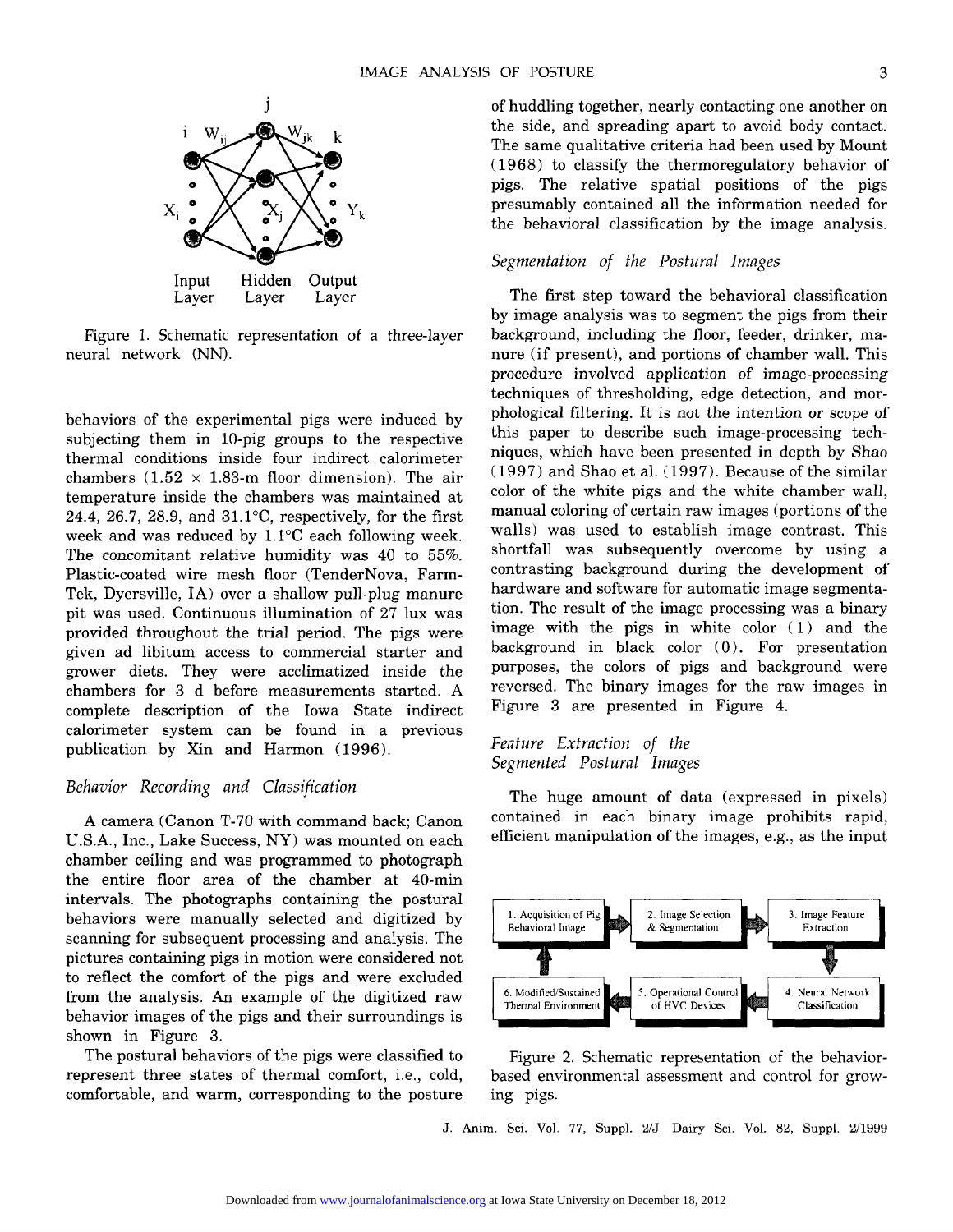

Figure **3.** Example postural behaviors of young pigs exposed cold, comfortable, and warm conditions.

behavioral images while reducing the magnitude of with each having unique characteristics.<br>the original data set are essential. Features are Fourier Coefficients (FC). The FC are invariant with the original data set are essential. Features are represented by mathematical expressions. The follow- size, position, or orientation of the images. The feature ing features were examined in this study (refer to of being invariant is very useful for minimizing the

to a NN. Thus, proper features that characterize the relative spatial distribution of the pigs on the floor, behavioral images while reducing the magnitude of with each having unique characteristics.

effects of body weight/size of the animals on the



Figure 4. Example binary images corresponding to the pig behavior images as shown in Figure *3.*  J. him. **Sci.** Vol. **77, Suppl.** WJ. Dairy **Sci.** Vol. 82, **Suppl.** *<sup>211999</sup>*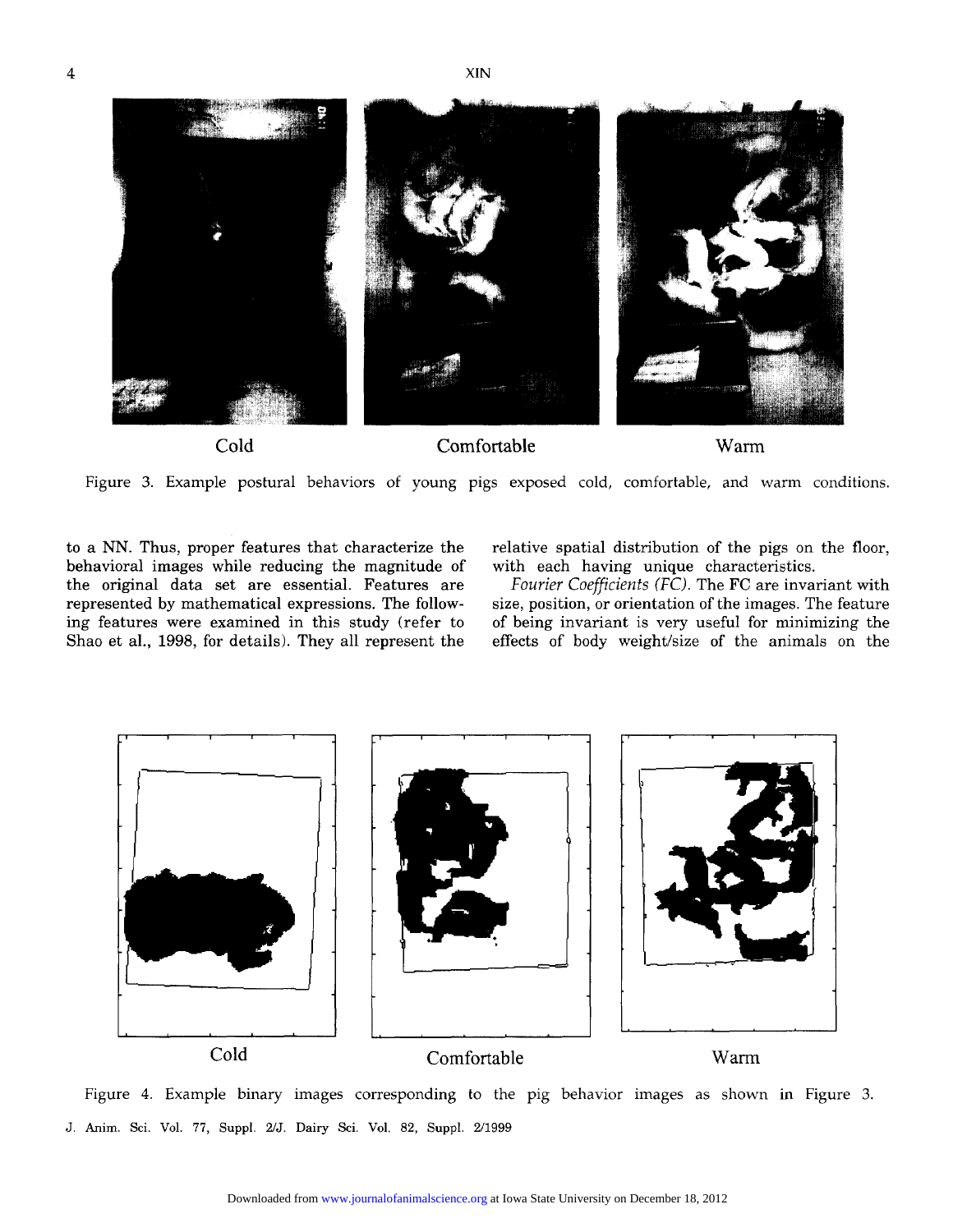Table **1.** Correct classification rate of the pig thermal comfort behaviors by the NN using the selected features as input. Values in parentheses represent correctly classified images vs. total images involved

| Image for | Fourier coefficients | Moment $(M)$      | Perimeter(P) & $area(A)$ | M. P&A           |
|-----------|----------------------|-------------------|--------------------------|------------------|
| Training  | 99% (136/138)        | $92\%$ (125/136)  | $96\%$ (96/100)          | $99\%$ (134/136) |
| Testing   | (51/65)<br>78%       | (46/63)<br>$73\%$ | $86\%$ $(31/36)$         | $90\%$ (57/63)   |

classification. Generally most information of an image can be represented by the first few FC (Oppenheim and Schafer, 1989). The FC, denoted as  $F(u, v)$ , has the following expression:

$$
F(u, v) = \sum_{x} \sum_{y} f(x, y) e^{-j2\pi(ux+vy)/N}
$$

where x and y are spatial domain coordinates, u and v are frequency domain coordinates, N is the size of the image, and  $f(x, y)$  is the gray level of the pixel. The first 8 by 8 FC were found to contain majority of the image information in this study and were thus used as the feature.

*Moment (M)*. The  $(p+q)$ <sup>th</sup> order M of an image, denoted as  $m_{pq}$ , is defined as

$$
m_{pq} = \sum_{x} \sum_{y} x^p y^q f(x, y)
$$

where x and y are coordinates of the pixel, and  $f(x, y)$ is the gray level of the pixel.

Moment  $m_{pq}$  is uniquely determined by  $f(x, y)$ , and, conversely,  $m_{pq}$  uniquely determines  $f(x, y)$ (Papoulis, 1965). The first M,  $m_{00}$ , is simply the area of the object(s) in the binary image, and the higherorder M describe the spatial distribution of the object pixels. Objects clustering in a small region near the origin lead to a small M. Conversely, objects spreading in a large region result in a larger M. In our case, a smaller M is associated with cold-state posture, whereas a larger M is likely to be associated with warm-state posture.

However, M defined by the above equation may be significantly affected by shifted objects. Namely, objects clustering in several small regions can still have a fairly large M if they are far away from the origin. To overcome this problem, central M, denoted as  $\mu_{pq}$ , is used;  $\mu_{pq}$  is defined as

$$
\mu_{pq} = \sum_{x} \sum_{y} (x - \overline{x})^p (y - y)^q f(x, y)
$$

Moment  $\mu_{pq}$  can further be normalized by the following equation:

$$
\eta_{pq} = \mu_{pq}/\mu_{00}^{\gamma}
$$

where  $\gamma = 1 + [(\bar{p} + \bar{q})/2]$ , for  $\bar{p} + \bar{q} = 2, 3, \ldots$ . For this  $\eta_{12}$ ,  $\eta_{30}$ , and  $\eta_{03}$ ) were used. study,  $m_{00}$  and the first seven  $\eta_{pq}$  ( $\eta_{11}$ ,  $\eta_{20}$ ,  $\eta_{02}$ ,  $\eta_{21}$ ,

*Perimeter and Area @'&A).* The magnitude of **P&A**  of the processed pig images is affected by the spatial position of the pigs. For instance, a larger P&A will result if pigs spread than if they huddle. Even if images of two different behavioral states (say, comfortable vs warm) have a similar **A,** the P for the comfortable state is likely shorter than that for the warm state. The reason is that pigs under warm conditions would tend to spread more and consequently leave more body contour exposed as compared with pigs under comfortable conditions. This is especially the case after the images have been processed with an opening filtering operation, which removes the small, extended body parts, such as the feet, from the image (refer to Shao et al., 1998 for details).

*Combination* of *M and P&A.* Although the normalized central  $M(\eta)$  alone could give some good indication about spatial distribution of the pigs, it may fail to handle some extreme cases. For example, if pigs huddle in two groups and the distance between them is large, the corresponding *q* will also be large, which could lead to misclassification. Under such circumstances, **P&A** may provide an additional feature that helps achieving the right classification.

#### *Neural Network Classification of the* pig *Postural Images*

**A** three-layer back-propagation perceptron NN was used in this study to classify the pig postural images. The back-propagation training and learning (Lippmann, 1987) is an iterative gradient algorithm to minimize the mean square error between the actual outputs of the network and the desired output. The NN was trained with 100 to 138 images and its performance was tested with 36 to 65 images. Details where  $\bar{x} = m_{10}/m_{00}$  and  $\bar{y} = m_{01}/m_{00}$ . of the NN training principle and procedure was

**J.** him. Sci. Vol. 77, Suppl. 2/5. Dairy Sci. Vol. 82, Suppl. 211999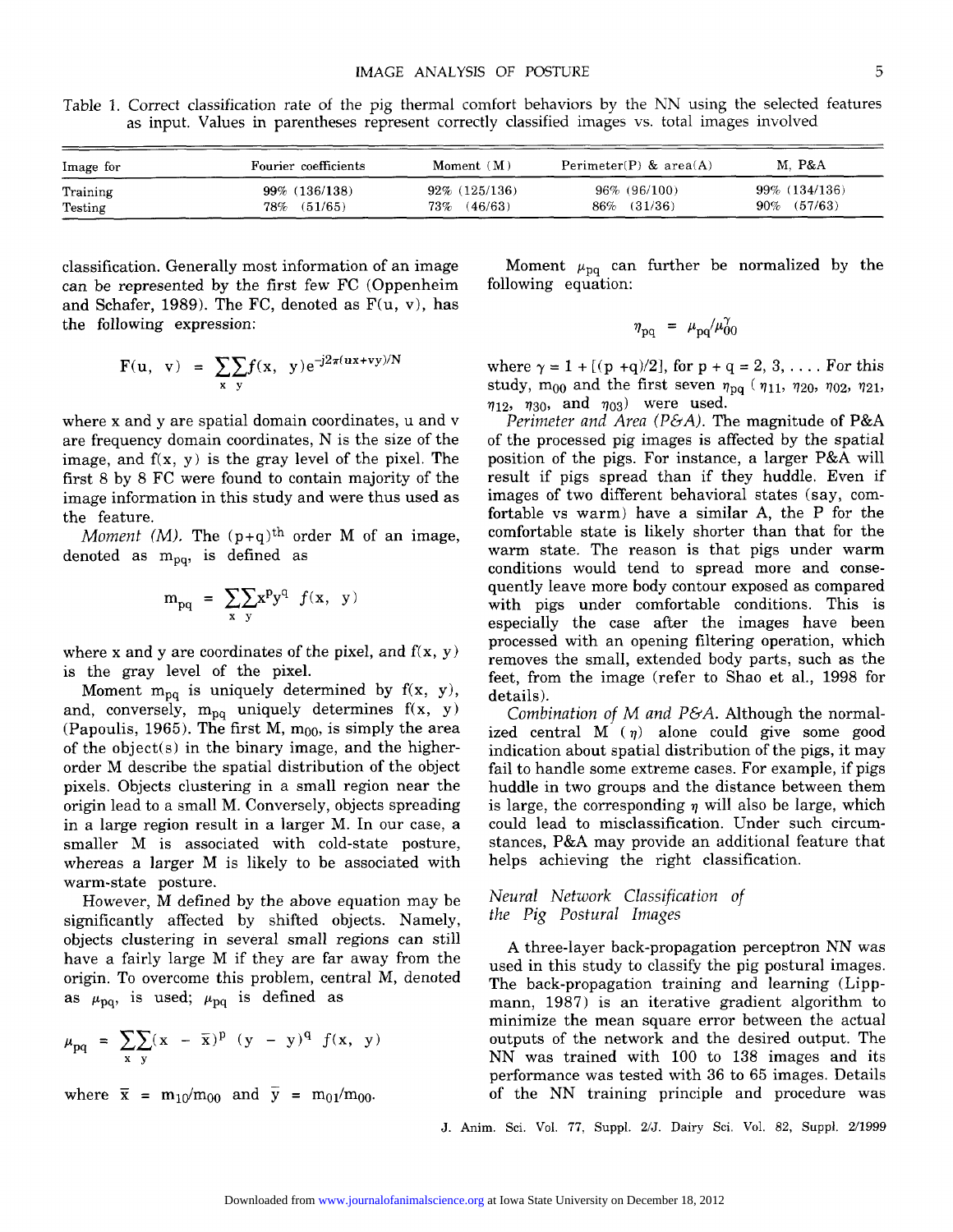described by Shao (1997) and Shao et al. (1997). The image segmentation, feature extraction, and NN classification were performed under the environment of Matlab 4.2c (The MathWorks, Inc., Natick, MA).

## *Results* of *Feasibility Study*

The results of the postural behavior classification by the NN are listed in Table 1. **As** shown, 99, 92, 96, and 99% of the training images were correctly classified with FC, M, **P&A,** and combination of M and P&A, respectively, as the feature input to the NN. The corresponding classification rate for the testing images were, respectively, 78, 73, 86, and 90%, with combination of M and P&A as the feature producing the highest correct classification rate. The results thus demonstrated that classification of the thermal comfort state of group-housed pigs by NN analysis of their postural behaviors is feasible.

The lower correct classification rate for the testing images arose mainly from the low correct classification rate for the warm category, where the distinction between the comfortable and warm states was less clear. Better training of the NN with more objective  $measure(s)$  of the thermal comfort, particularly near the borderlines of the categories may improve the model performance. This may be done by relating the behavioral features to the corresponding physiological responses of the pigs. Increasing the size of training images may also improve the NN performance.



Figure 5. System components for development of automatic segmentation and selection of pig postural images, including a PC with an image grabber, a CCD video camera, commercial slat flooring, and artificial cartoon-cut pigs.



Figure 6. An example raw image of pigs resting on slat floor.

#### **Subsequent Studies**

## *Automatic Segmentation and Selection of Behavior Images*

As previously mentioned, the postural images of the pigs used in the feasibility study was selected manually by visual observations to exclude images containing pigs in motion. Segmentation of some images was also done manually by coloring the images to obtain the necessary contrast between the pigs and their background (e.g., chamber wall). Although these manual actions were acceptable for evaluation of the idea, it is imperative that these actions be carried out automatically for real-time application of the behavior-based assessment and control method. **A** subsequent study was thus conducted to develop the hardware and analysis algorithms to meet the requirement. In the study commercial type, orange plastic slat flooring was used to support artificial pigs (both black and white pigs) that were made from enlarged photos of pigs used in the feasibility study. The system components are shown in Figure *5.* Development and evaluation of the computational algorithms were performed in the Matlab 4.2c environment.

A description of the complex mathematical and statistical procedures involved in development of the automatic image selection and segmentation is beyond the scope of this paper and is given in depth by Hu (1998). Instead, selected results of the study are presented here. Specifically, Figures 6 and 7 represent results of the image segmentation algorithm, and Figures 8 and 9 represent results of the motion detection algorithm. These results demonstrate that the algorithms for automatic segmentation and selec-

**J. Anim.** Sci. **Vol. 77, Suppl.** *215.* **Dairy** Sci. **Vol. 82, Suppl.** *2/1999*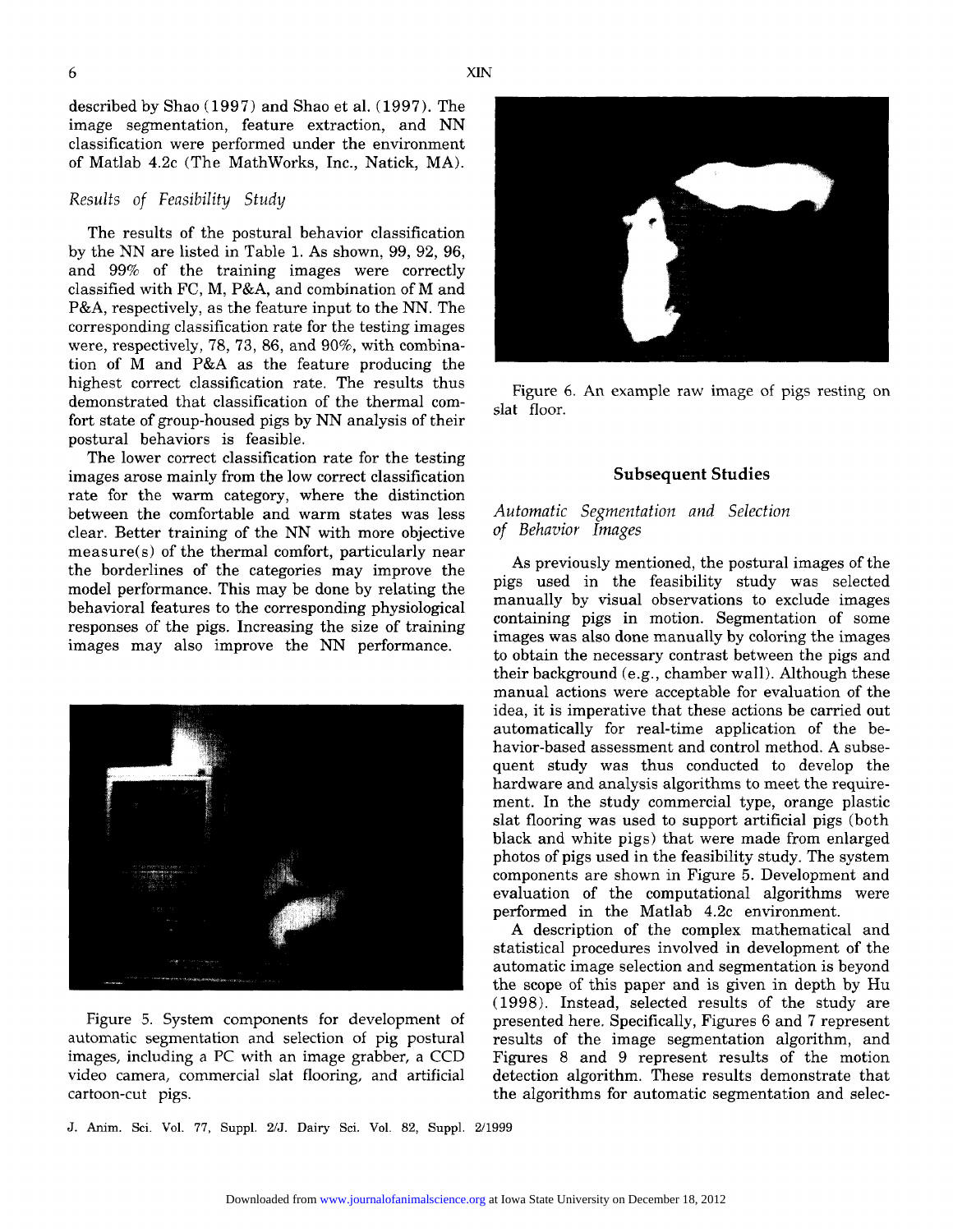

Figure 7. Segmentation result of the raw image shown in Figure **6.** 

Figure 9. Result of the motion detection revealing movement of the top two pigs. Position of the third (bottom) pig remained unchanged.

tion of postural images developed from this study perform well.

## *Quantification of Pig Behavioral*  and Physiological Relationships

As discussed in the feasibility study, an explicit relationship between thermal comfort state of the pigs and the features of their postural images might enhance the performance of the NN. **A** study is now in progress to quantify this relationship. Specifically, young pigs at **4** to 8 **wk** of age are exposed to a factorial arrangement of air temperatures at 20, **24,**  28, 32, and **36°C** with air velocity at 0.1, 0.5, 1.0 and 1.5 m/s. These thermal conditions are used to encom-



pigs relative to their previous positions for testing the algorithm of motion detection. assessment and control in real-time situations. To Figure 8. An image with disposition of the top two

pass environmental temperatures ranging from cold to warm. Time series of infrared **(IR)** thermographs of the pigs are taken with an IR thermal imager (Model PM250, Inframetrics, Inc., North Billerica, **MA)** and are being analyzed. Example thermographs are shown in Figure 10 for pigs at **4** to 5 **wk** of age. From the thermographs and the environmental data (i,e., air temperature, surrounding surface temperature, and air velocity), surface temperature, floor occupation area ( **FOA),** ratio of FOA to the total surface area, and sensible heat loss of the pigs as affected by the thermal conditions will be analyzed, and the relationship between the physiological and the postural behavior of the pigs will be quantified. The results may further elucidate the thermoregulatory responsiveness of the pigs to environmental modifications, which is useful in the determination of image sampling rate and environmental adjustment speed for the real-time operation of the new environmental controller. Detailed description of the experimental procedures and results will be given by Ye (1999).

## *Real-Time Implementation of the Aufomafed Behavior-Based Assessment and Control*

The scope of work described thus far is limited to feasibility evaluation of the concept, exploration of feature representations of the postural images, and development of the computational algorithms for automatic segmentation and selection of the postural behavior images. Although the results from these important prerequisite steps are positive, the ultimate goal of the project is to implement the method of

J. **him.** Sci. Vol. *77,* Suppl. 215. Dairy Sci. Vol. 82, Suppl. 2/1999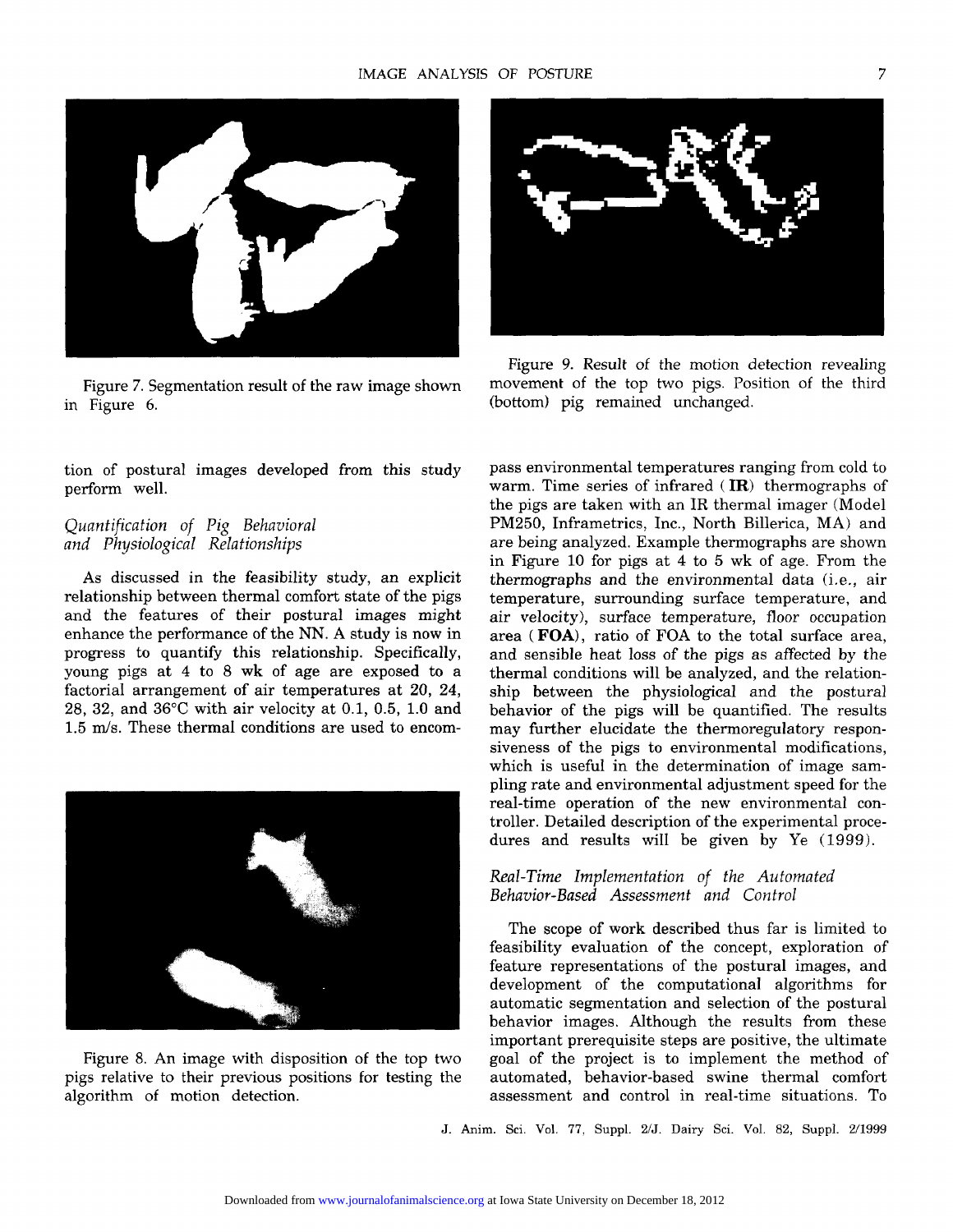

**(a) 2 OOC air** temperature.



@) **3 2OC air** temperature.

Figure 10. Thermograms of 4 to 5-week old pigs exposed to 20 and 32°C air temperature and air velocities of .1, .5, 1.0, and 1.5 m/s.

J. him. Sci. Vol. 77, Suppl. *215.* Dairy Sci. Vol. *82,* Suppl. 211999